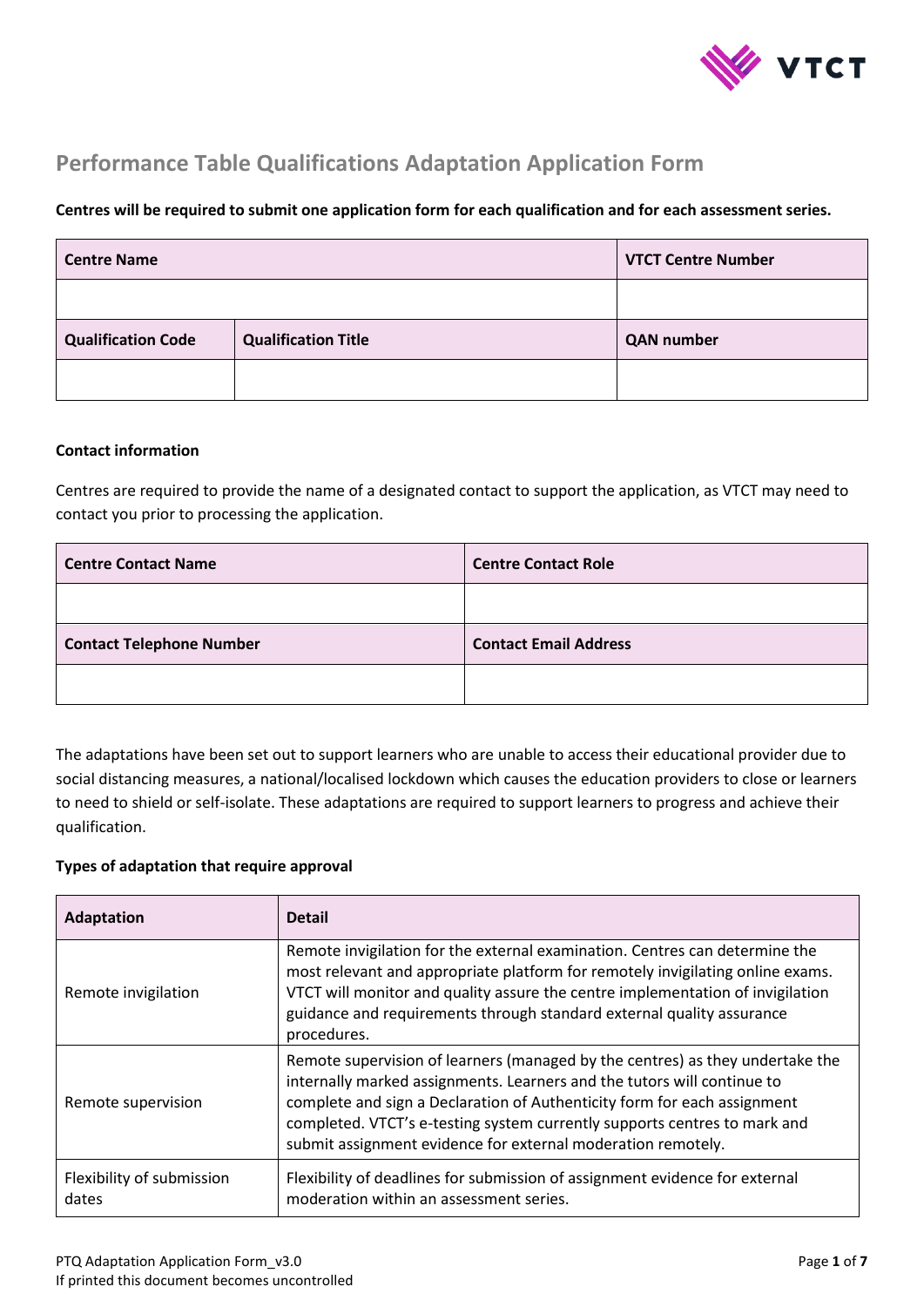

#### **Centre's responsibilities**

A part of this application, centres are required to:

- submit the names of the learners for each adaptation requested. VTCT will cross-reference this information to learner registration details (Technical Award, Applied General, Technical Certificate and Technical Level)
- provide detail of the platform and arrangements for remote invigilation to enable VTCT to complete a programme of centre monitoring activity (Technical Award, Applied General, Technical Certificate and Technical Level)
- provide detail of the timelines for remote supervision to enable VTCT to complete a programme of centre monitoring activity (Technical Award, Applied General)
- provide timeline for completion of work for all requests to extend the deadline for submission of evidence for external moderation (Technical Award)
- provide a rationale to outline the reason for the adaptation application

#### **Rationale**

Centres are required to provide information to outline the reason for adaptation.

#### **Provide a summary of the rationale for your application**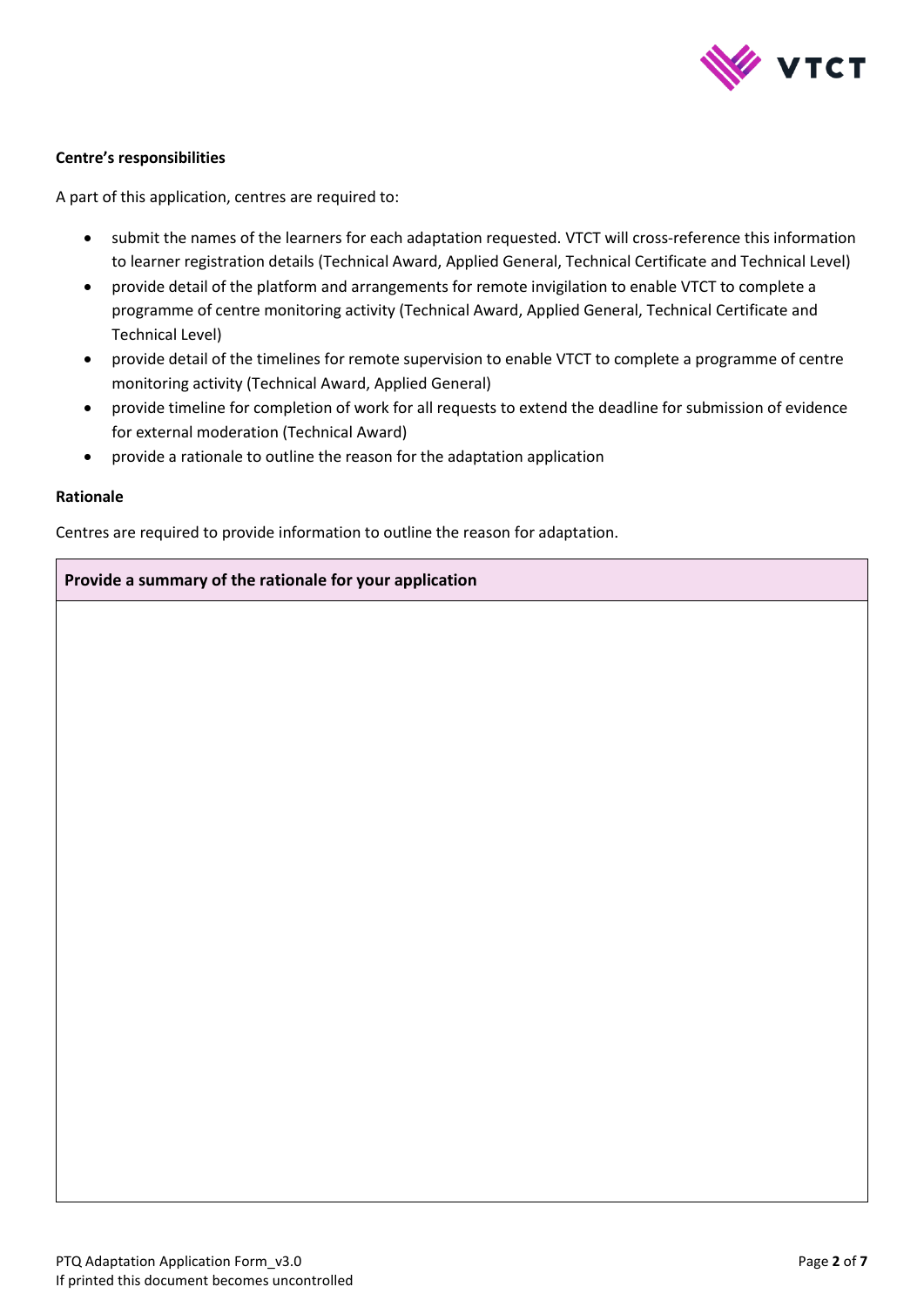

#### **Head of Centre declaration**

Centres are required to complete and submit Head of Centre declaration form to support this adaptation application.

Applications that are made without the Head of Centre declaration will not be processed.

#### **Approval process**

VTCT will issue confirmation of approval or referral of all applications for adaptation for the Performance Table Qualifications.

#### **Submission for approval**

Centres are required to send the completed application form to **PTQadaptation@vtct.org.uk**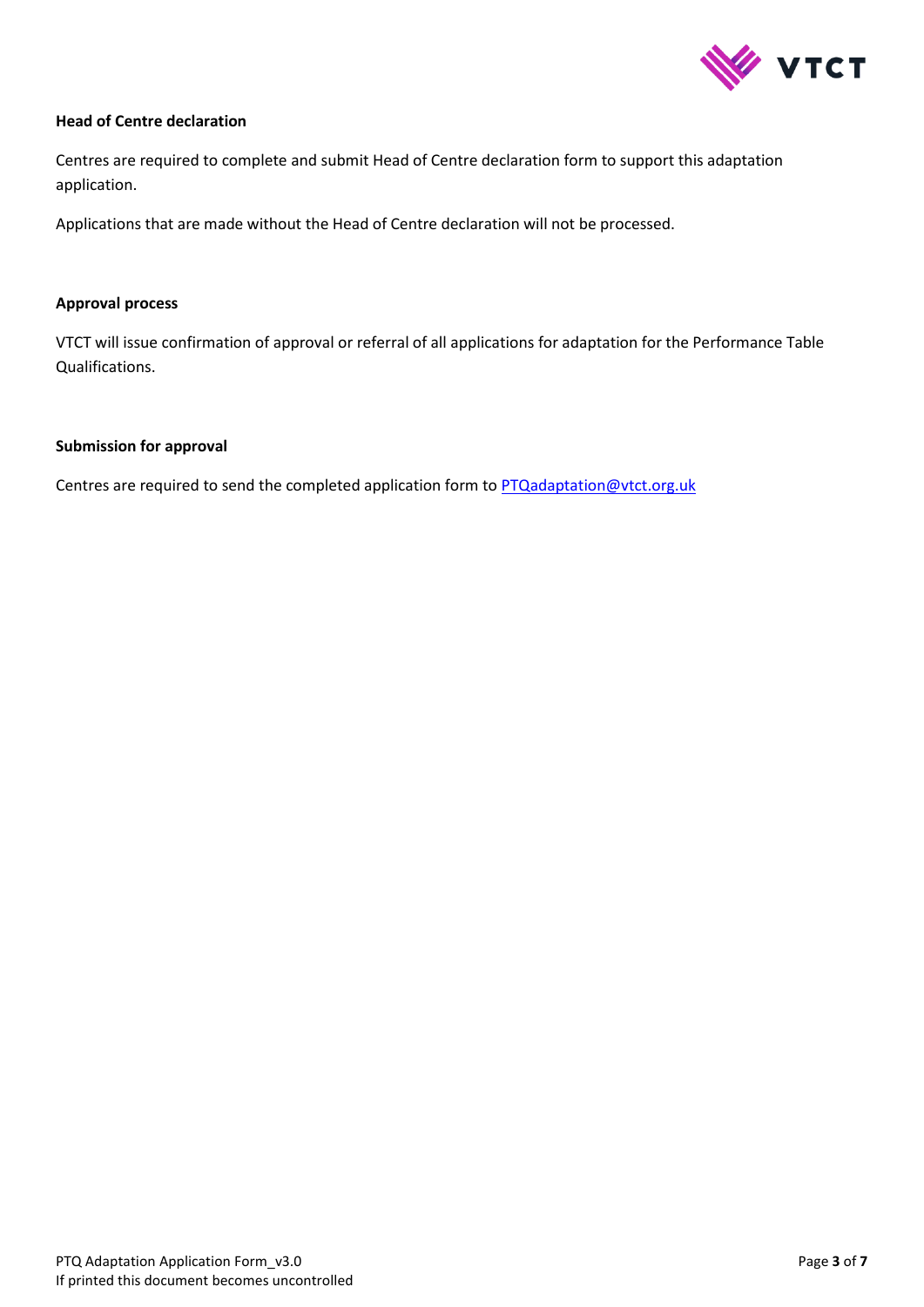

# **Units**

List the units/assessments where adaptation is requested

| <b>Assessment code</b>       | Assessment<br><b>Series</b> | <b>Adaptation requested</b>                                                                                                  | <b>Number of learners</b><br>affected out of cohort<br>(Attach e-testing schedule with<br>learner names) | <b>Platform used</b> | Proposed period of activity                        |
|------------------------------|-----------------------------|------------------------------------------------------------------------------------------------------------------------------|----------------------------------------------------------------------------------------------------------|----------------------|----------------------------------------------------|
| Example:<br><b>USP72</b>     | n/a                         | Remote invigilation<br>⊔<br>$\boxtimes$<br>Remote supervision<br>Flexibility of submission dates                             | 15                                                                                                       | Zoom                 | 9 and 16 November 2020 to<br>complete assessments. |
| Example:<br>UV21579          | Winter 2021<br>(January)    | Remote invigilation<br>$\overline{\phantom{a}}$<br>Remote supervision<br>└<br>$\boxtimes$<br>Flexibility of submission dates | $\overline{4}$                                                                                           | n/a                  | Additional 2 weeks to submit<br>evidence           |
| Example:<br><b>HB2D1 Ex2</b> | Winter 2021<br>(January)    | $\boxtimes$<br>Remote invigilation<br>Remote supervision<br>$\overline{\phantom{a}}$<br>Flexibility of submission dates<br>⊔ | $\overline{4}$                                                                                           | Zoom                 | January exam                                       |
|                              |                             | Remote invigilation<br>⊔<br>Remote supervision<br>Flexibility of submission dates                                            |                                                                                                          |                      |                                                    |
|                              |                             | Remote invigilation<br>$\Box$<br>Remote supervision<br>Flexibility of submission dates                                       |                                                                                                          |                      |                                                    |
|                              |                             | Remote invigilation<br>⊔<br>Remote supervision<br>└<br>Flexibility of submission dates<br>└                                  |                                                                                                          |                      |                                                    |
|                              |                             | Remote invigilation<br>└<br>Remote supervision<br>Flexibility of submission dates                                            |                                                                                                          |                      |                                                    |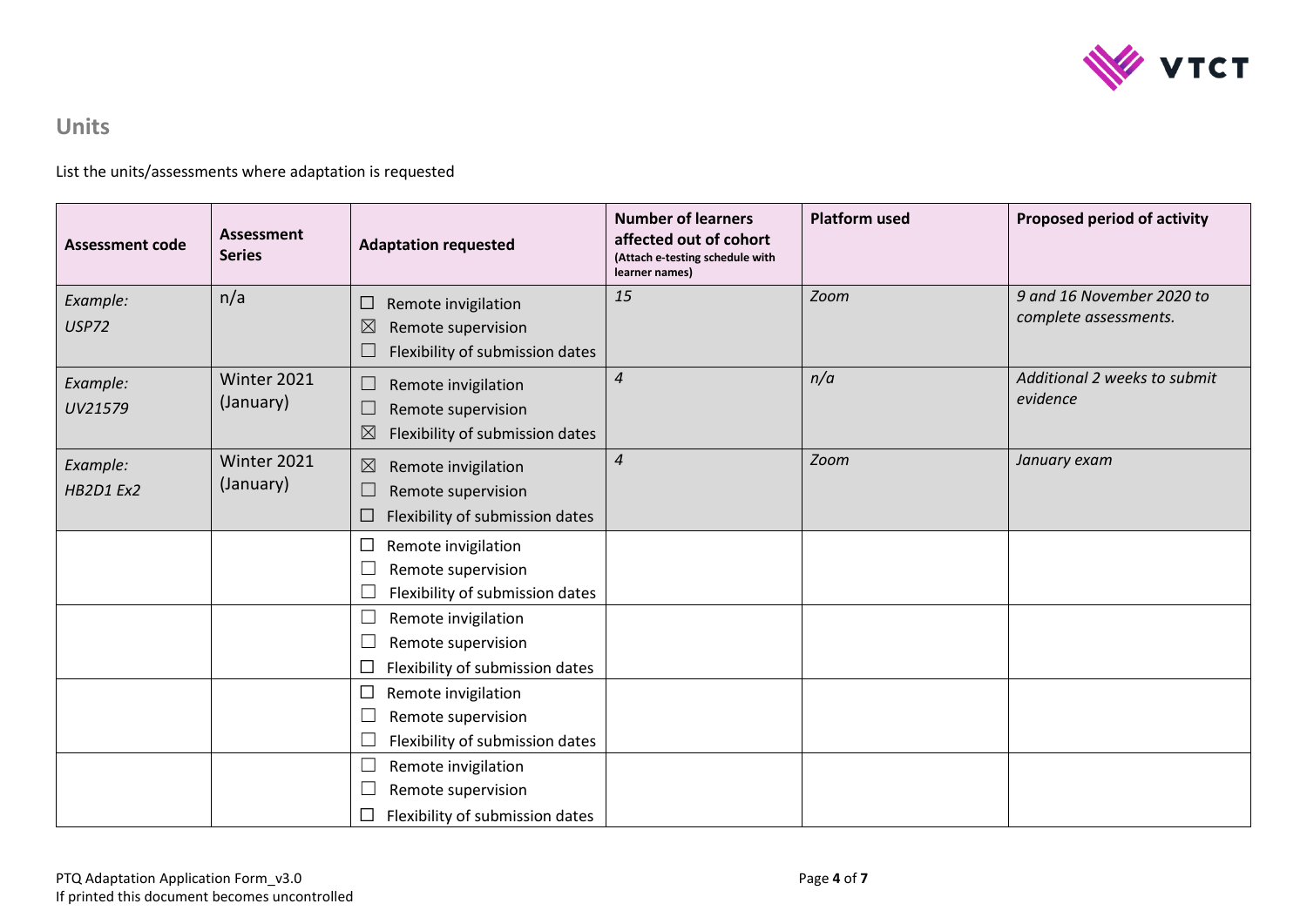

| Remote invigilation                       |  |
|-------------------------------------------|--|
| Remote supervision                        |  |
| Flexibility of submission dates<br>$\Box$ |  |
| Remote invigilation                       |  |
| Remote supervision                        |  |
| Flexibility of submission dates           |  |
| Remote invigilation                       |  |
| Remote supervision                        |  |
| Flexibility of submission dates           |  |
| $\Box$<br>Remote invigilation             |  |
| Remote supervision                        |  |
| Flexibility of submission dates           |  |
| Remote invigilation<br>$\Box$             |  |
| Remote supervision                        |  |
| Flexibility of submission dates           |  |
| Remote invigilation                       |  |
| Remote supervision                        |  |
| Flexibility of submission dates           |  |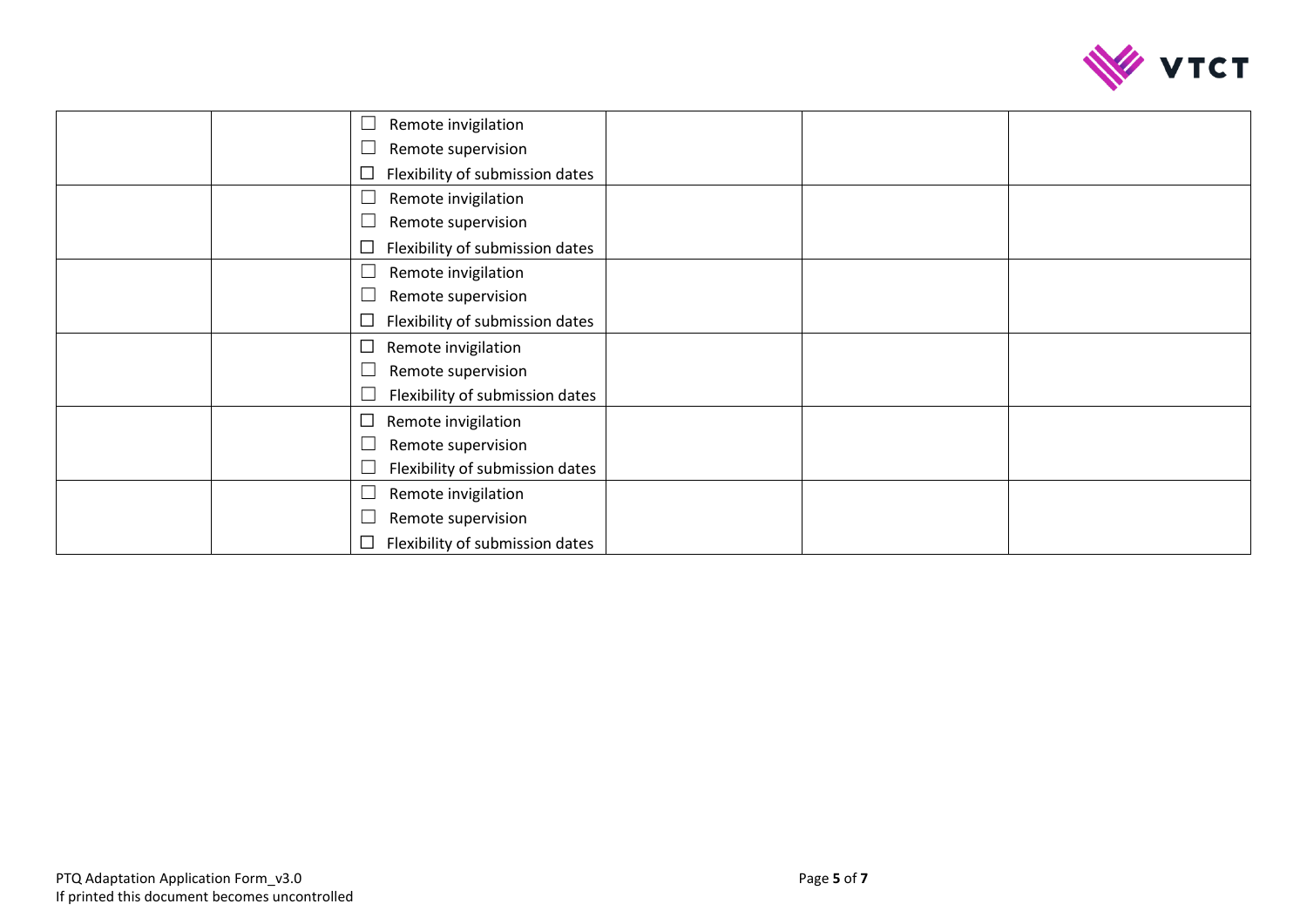

# **Learners**

## List the names of learners for each adaptation requested

| Learner name        | Learner number | Unit/assessment code | Adaptation          |
|---------------------|----------------|----------------------|---------------------|
| Example: Ann Other  | 12345678       | UV21579              | Remote supervision  |
| Example: Andy Other | 12345679       | HB2D1 EX1            | Remote invigilation |
|                     |                |                      |                     |
|                     |                |                      |                     |
|                     |                |                      |                     |
|                     |                |                      |                     |
|                     |                |                      |                     |
|                     |                |                      |                     |
|                     |                |                      |                     |
|                     |                |                      |                     |
|                     |                |                      |                     |
|                     |                |                      |                     |
|                     |                |                      |                     |
|                     |                |                      |                     |
|                     |                |                      |                     |
|                     |                |                      |                     |
|                     |                |                      |                     |
|                     |                |                      |                     |
|                     |                |                      |                     |
|                     |                |                      |                     |
|                     |                |                      |                     |
|                     |                |                      |                     |
|                     |                |                      |                     |
|                     |                |                      |                     |